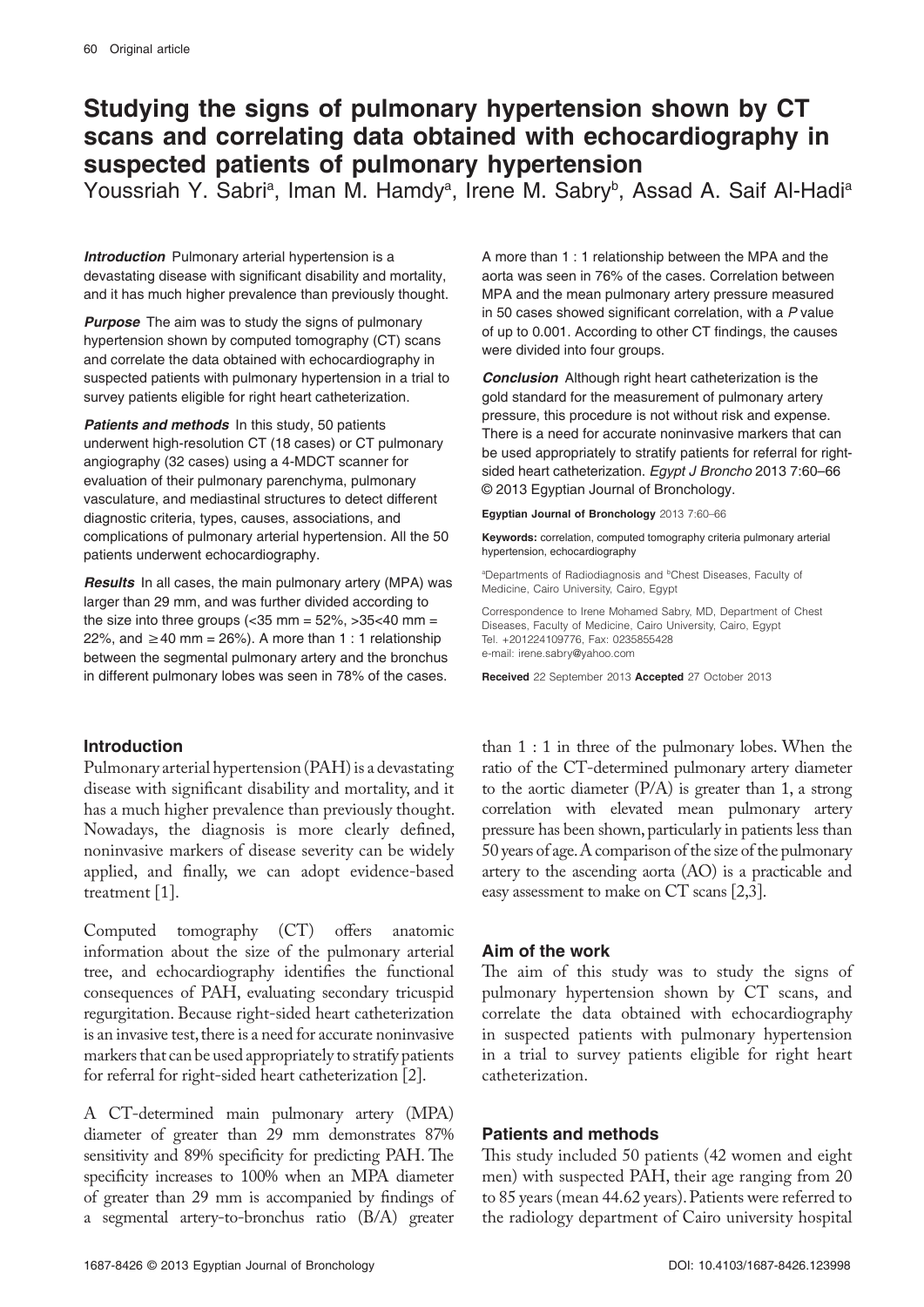from the chest, ICU, internal medicine, rheumatology and cardiology departments to undergo high-resolution CT (HRCT) (18 cases) or CT pulmonary angiography (CTPA) (32 cases) for different diagnostic purposes from October 2010 until February 2012. All patients were subjected to thorough history taking and clinical examination.

### **Laboratory studies**

Routine laboratory studies were performed on patients (e.g. complete blood count). For those who underwent CTPA, a kidney function test was performed (urea and serum creatinine).

### **Echocardiography**

Transthoracic echocardiography was performed using an HP 7500 or 5500 model (Hewllet – Packard Andover, Massachussettes, USA). Mean pulmonary artery pressure (mPAP) was measured using standard techniques. All the 50 patients underwent echocardiography.

## **Other investigations**

Other investigations were conducted according to the patient's condition: for example pulmonary function test, lung biopsy, collagen profile, arterial blood gases, HIV test, tests to exclude causes of pulmonary hypertension other than idiopathic type of pulmonary hypertension.

Multidetector CT (MDCT) examination: all patients underwent either HRCT or CTPA examination. The procedure was conducted using a multidetector row helical scanner with four detector arrays (Light Speed Plus; GE medical systems, Milwaukee, Wisconsin, USA) in the radiology department, Cairo University.

### **Data analysis and interpretation**

In each case, the following were considered.

In this study, guided by Frazier *et al*. [4], Grosse and Grosse [5], and Peña *et al*. [6], we used the following criteria to diagnose and assess PAH.

The widest diameter of MPA at the site of bifurcation was measured, which was divided into:

- $(1) ≤3.5 cm.$
- $(2)$  > 3.5–<4 cm.
- $(3)$  ≥4 cm.

The relationship between segmental pulmonary arteries and the bronchus in different lung lobes was determined, which was divided into:

- (1) Normal (when it is  $= 1 : 1$  in all lobes).
- (2) One (when it is>1 : 1 in one lobe).
- (3) Two (when it is>1 : 1 in two lobes).
- (4) Three (when it is>1 : 1 in three lobes).

The relationship between MPA and the adjacent AO was determined, which was divided into:

- (1) Normal (when it is  $<1:1$ ).
- (2) Increased (when it is>1 : 1).

Other CT signs that were considered as a cause, association or complication of PAH were divided into:

- (1) Lung parenchyma
- (2) Pleural
- (3) Mediastinal
- (4) Vascular
- (5) Cardiac and pericardial findings

### **Results**

In this study, 50 patients underwent HRCT (18 cases) or CTPA (32 cases), using a 4-MDCT scanner for evaluation of their pulmonary parenchyma, pulmonary vasculature and mediastinal structures to detect different diagnostic criteria, types, causes, associations and complications of PAH.

The study included 42 women and eight men, their age ranging from 20 to 85 years (mean 44.62 years).

### **Groups of the study**

The study population was divided according to the suspected causes of pulmonary hypertension into four groups:

Group A including patients with PAH due to pulmonary causes (corpolmonale),

Group B including patients with PAH due to cardiac causes,

Group C including patients with PAH due to pulmonary embolism (PE) and

Group D including patients with PAH due to unknown causes (Tables 1–16).

# **Discussion**

PAH is a challenge for clinicians and radiologists, with a variety of possible underlying causes, each with its own specific treatment. MDCT can play a vital role in elucidating underlying cardiac, vascular, and pulmonary causes [7].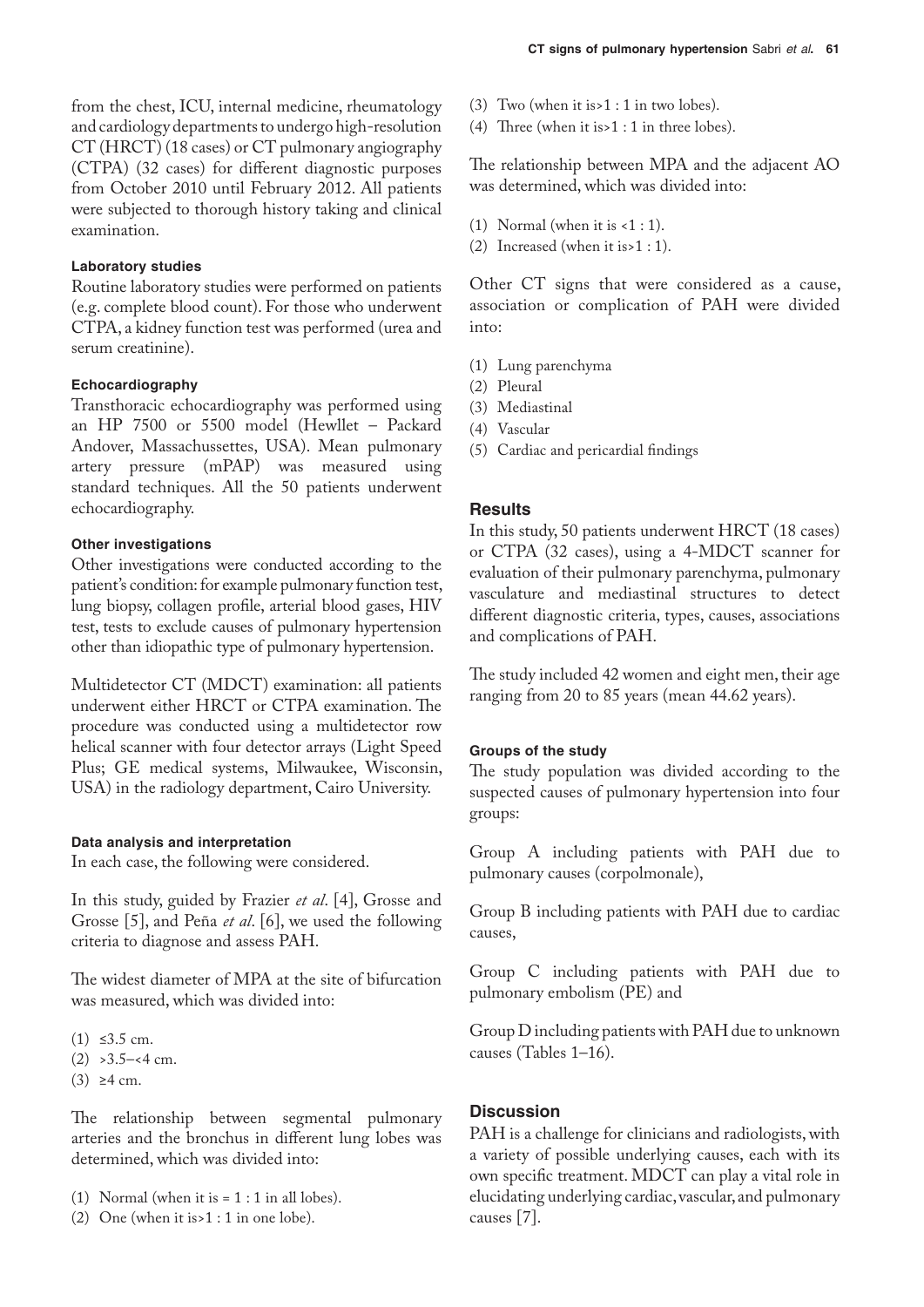#### **Table 1 Measurement of MPA diameter in all cases (50 cases)**

| MPA diameter  | Men | Women            | Total |
|---------------|-----|------------------|-------|
| $\leq$ 3.5 cm | 4   | 22               | 26    |
| $>3.5 < 4$ cm |     | $\left( \right)$ | 11    |
| $\geq$ 4 cm   | 3   | 10               | 13    |

MPA, main pulmonary artery.

#### **Table 2 Relationship between segmental pulmonary arteries and bronchi in all cases (50 cases)**

| Relationship between segmental<br>pulmonary arteries and bronchus | Men          | Women | Total |
|-------------------------------------------------------------------|--------------|-------|-------|
| Normal $(=1:1)$                                                   | З            | 8     | 11    |
| >1:1 in one lobe                                                  | $\mathbf{I}$ | 6     | 6     |
| $>1:1$ in two lobe                                                | 2            |       | 6     |
| $>1:1$ in three lobe                                              | З            | 24    | 27    |

#### **Table 3 Relationship between MPA and adjacent AO in all cases (50 cases)**

|   | Women | Total |
|---|-------|-------|
| З | 13    | 17    |
| 5 | 29    | 33    |
|   | Men   |       |

AO, aorta; MPA, main pulmonary artery.

#### **Table 4 Echocardiography results (positive = PAH, negative = no PAH) in all cases (50 cases)**

| Echocardiography result | Men | Women | Total |
|-------------------------|-----|-------|-------|
|                         | 6   | 34    | 40    |
|                         |     |       | 10.   |
|                         |     |       |       |

PAH, pulmonary arterial hypertension.

|            | Table 5 Mean value of MPA measured by CT (50 cases) |         |         |        |         |  |  |
|------------|-----------------------------------------------------|---------|---------|--------|---------|--|--|
|            | N                                                   | Minimum | Maximum | Mean   | SD.     |  |  |
| <b>MPA</b> | 50                                                  | 1.46    | 5.72    | 3.6338 | 0.67422 |  |  |

CT, computed tomography; MPA, main pulmonary artery.

#### **Table 6 Mean value of MPA in positive PAH cases by echo (40 cases)**

|            | N  | Minimum | <b>Maximum</b> | Mean   | SD      |
|------------|----|---------|----------------|--------|---------|
| <b>MPA</b> | 40 | 3.02    | 5.72           | 3.7683 | 0.62899 |

MPA, main pulmonary artery; PAH, pulmonary arterial hypertension.

#### **Table 7 Correlation between echocardiography results and MPA measurement (positive = PAH, negative = no PAH)**

|                 | Echocardiography results |                  |       |  |
|-----------------|--------------------------|------------------|-------|--|
| MPA measurement |                          |                  | Total |  |
| $\leq$ 3.5 cm   | 16                       |                  | 26    |  |
| $>3.5<4$ cm     | 11                       | $\left( \right)$ | 11    |  |
| $\geq$ 4 cm     | 13                       |                  | 13    |  |

MPA, main pulmonary artery; PAH, pulmonary arterial hypertension.

The clinical classification system for PAH was updated at the fourth World Symposium on PAH in Dana Point, California, in 2008. In patients with suspected PAH, the diagnostic approach includes four stages:

#### **Table 8 Mean value of mPAP measured by echo in positive PAH cases (40 cases)**

|            | N  |     | Minimum Maximum Mean | -SD          |
|------------|----|-----|----------------------|--------------|
| Echo (PAP) | 40 | -30 | 118                  | 60.65 25.017 |

mPAP, mean pulmonary artery pressure; PAH, pulmonary arterial hypertension; PAP, pulmonary artery pressure.

### **Table 9 Correlation between MPA and mPAP measured in 50 cases**

|                         | mPAP  |
|-------------------------|-------|
| <b>MPA</b>              |       |
| Correlation coefficient | 0.448 |
| $P$ value               | 0.001 |
| N                       | 50    |

Strong statistically significant correlation between MPA and mPAP in all cases with a P value of 0.001.; MPA, main pulmonary artery; mPAP, mean pulmonary artery pressure.

#### **Table 10 Correlation between MPA and mPAP measured in 40 cases**

|                         | mPAP  |  |
|-------------------------|-------|--|
| <b>MPA</b>              |       |  |
| Correlation coefficient | 0.312 |  |
| P value                 | 0.048 |  |
| N                       | 40    |  |

Statistically significant correlation between MPA and mPAP measured by echo in positive PAH cases.; MPA, main pulmonary artery; mPAP, mean pulmonary artery pressure.

#### **Table 11 Evaluation of different parameters: sensitivity, specificity and positive predictive value for (MPA>29 mm), (MPA > 29 mm + P / A >1) and (MPA > 29 mm + P/A > 1 + B/A > 1 in three lobes) in CT scans**

| Variables                                                |        |  | TP FN FP TN Sensitivity Specificity<br>$(\% )$ | $(\% )$ | <b>Positive</b><br>predictive<br>value (PPV)<br>(%) |
|----------------------------------------------------------|--------|--|------------------------------------------------|---------|-----------------------------------------------------|
| $MPA > 29$ mm                                            | 40 0 9 |  | 100                                            | 10      | 82                                                  |
| MPA>29 mm+P/A 35 5 0 10                                  |        |  | 87.5                                           | 100     | 100                                                 |
| $MPA > 29$ mm+P/ 24 16 0 10<br>$A+B/A$ in three<br>lobes |        |  | 60                                             | 100     | 100                                                 |

| Sensitivity = $-$<br>$TP + FN$ | Specificity = $\frac{TN}{TN + FP}$ Positive predictive |
|--------------------------------|--------------------------------------------------------|
|                                |                                                        |

value (PPV) =  $\frac{\text{TP}}{\text{TP + FN}}$ ; B/A, artery-to-bronchus ratio; CT,

computed tomography; FN, false negative; FP, false positive; MPA, main pulmonary artery; P/A, pulmonary artery diameter to the aortic diameter; TN, true negative; TP, true positive.

suspicion, detection, classification, and functional evaluation [6].

In the current study, 50 patients (42 women and eight men) were examined by either HRCT or CTPA using a 4-MDCT scanner in the radiology department, Cairo university hospital.

The study population was divided according to clinical, echo, and MDCT findings into four groups: group A including patients with PAH due to pulmonary causes,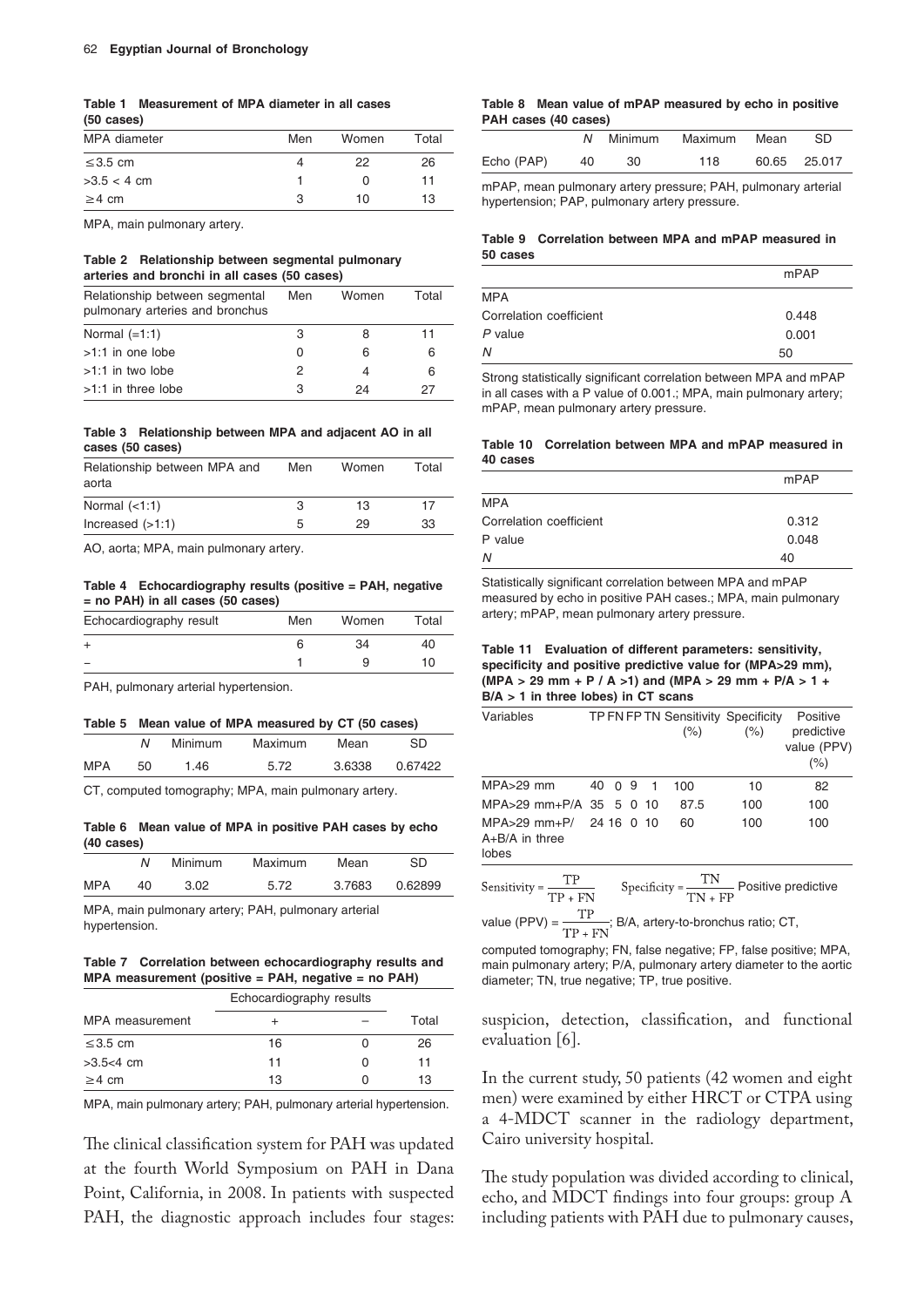| Table 12 Correlation between echocardiography results and |
|-----------------------------------------------------------|
| the relationship between the segmental pulmonary artery   |
| and the bronchus (positive $=$ PAH, negative $=$ no PAH)  |

|                                                                    | Echocardiography result |   |       |
|--------------------------------------------------------------------|-------------------------|---|-------|
| Relationship between<br>segmental pulmonary<br>artery and bronchus | ٠                       |   | Total |
| Normal $(1:1)$                                                     | 3                       | 8 | 11    |
| $>1:1$ in one lobe                                                 | 5                       |   | 6     |
| $>1:1$ in two lobe                                                 | 5                       |   | 6     |
| $>1:1$ in three lobe<br>$(r=0.126, P>0.005)$                       | 27                      |   | 27    |

PAH, pulmonary arterial hypertension.

#### **Table 13 Correlation between echocardiography results and the relationship between the pulmonary artery and AO (positive = PAH, negative = no PAH)**

| Relationship between | Echocardiography result | Total |    |
|----------------------|-------------------------|-------|----|
| MPA and aorta        |                         |       |    |
| Normal $(<1:1)$      |                         | 10    | 17 |
| Increased $(>1:1)$   | 33                      |       | 33 |

Odds ratio = 2.429, 95% CI (1.376–4.286). A statistically significant association was found between the presence of pulmonary hypertension measured by echo and elevated MPA/A ratio>1. AO, aorta; CI, confidence interval; MPA, main pulmonary artery; PAH, pulmonary arterial hypertension.

#### **Table 14 Different CT findings in all cases**

| Findings                                                          | Frequency of presentation |  |
|-------------------------------------------------------------------|---------------------------|--|
| Parenchymal                                                       |                           |  |
| Coarse reticulation                                               | 11                        |  |
| Consolidation                                                     | 10                        |  |
| Mosaic attenuation/normal lungs                                   | 6                         |  |
| Ground glass                                                      | 5                         |  |
| Emphysema                                                         | 3                         |  |
| Peribronchial thickening                                          | $\overline{2}$            |  |
| Atelectatic bands                                                 | 3                         |  |
| Fibrosis/centrilobular nodules/<br>bronchiectasis/cavitary lesion | 3                         |  |
| Pulmonary nodules/hyperinflated<br>lung/lobar collapse            | 2                         |  |
| Tree in bud/bullae/diffuse cystic<br>lesion/hilar mass            | 1                         |  |
| Pleural                                                           |                           |  |
| Pleural effusion                                                  | 8                         |  |
| Pleural thickening                                                | 1                         |  |
| Cardiac                                                           |                           |  |
| Multichambers cardiomegaly                                        | 9                         |  |
| Left atrial enlargement                                           | 3                         |  |
| Vascular                                                          |                           |  |
| Pulmonary artery filling defect                                   | 5                         |  |
| Mediastinal                                                       |                           |  |
| Lymph nodes                                                       | 10                        |  |
| Thymus gland enlargement/patulous<br>esophagus                    | 1                         |  |

CT, computed tomography.

group B including patients with PAH due to cardiac causes, group C including patients with PAH due to PE, and group D including patients with PAH due to unknown causes (idiopathic) (Table 16).

#### **Table 15 Associations with PAH**

| Complications            | Number of presentation |
|--------------------------|------------------------|
| Right-sided cardiomegaly | 23                     |
| Pericardial effusion     | 12                     |
| Pericardial thickening   | 9                      |

PAH, pulmonary arterial hypertension.

|  |  | Table 16 Total number of patients in each group |
|--|--|-------------------------------------------------|
|--|--|-------------------------------------------------|

| Groups  | $\%$ |
|---------|------|
| Group A | 36   |
| Group B | 32   |
| Group C | 22   |
| Group D | 10   |
| Total   | 100  |

This classification is highly matching with the classification adopted in the Fourth World Symposium on PAH: perspectives for practice 2008 [8].

In this study, guided by Frazier *et al.* [4], Grosse and Grosse [5], and Peña *et al.* [6], we used the following criteria to diagnose and assess PAH.

#### **Measuring of MPA**

The measurement of MPA was the first criterion we used in the CT diagnosis of PAH. This was also the first criterion used in the diagnosis of pulmonary hypertension in the study conducted by Devaraj *et al.* [9], Grosse and Grosse [5], and Peña *et al*. [6].

Grosse and Grosse [5] stated that a pulmonary artery with a diameter more than 29 mm has a positive predictive value of 97%, a sensitivity of 87% and a specificity of 89% for diagnosing PAH.

However, in all our cases, the MPA was more than 29 mm in its widest dimension. For easier assessment and correlation, this was further divided into three categories. This division was derived from the study conducted by Devaraj *et al*. [9]. In our study, the MPA diameter was measured at the workstation using an electronic caliper.

The first category is ≤3.5 cm (*n* = 26, 52%).

The second category is between >3.5 and <4 cm (*n* = 11, 22%).

The third category is  $\geq 4$  cm ( $n = 13, 26\%$ ).

The first category is the largest; this result was likely because our cases mostly presented early, whereas the third category is the smallest as most of the cases in the third category are in advanced stage of the disease (Table 1).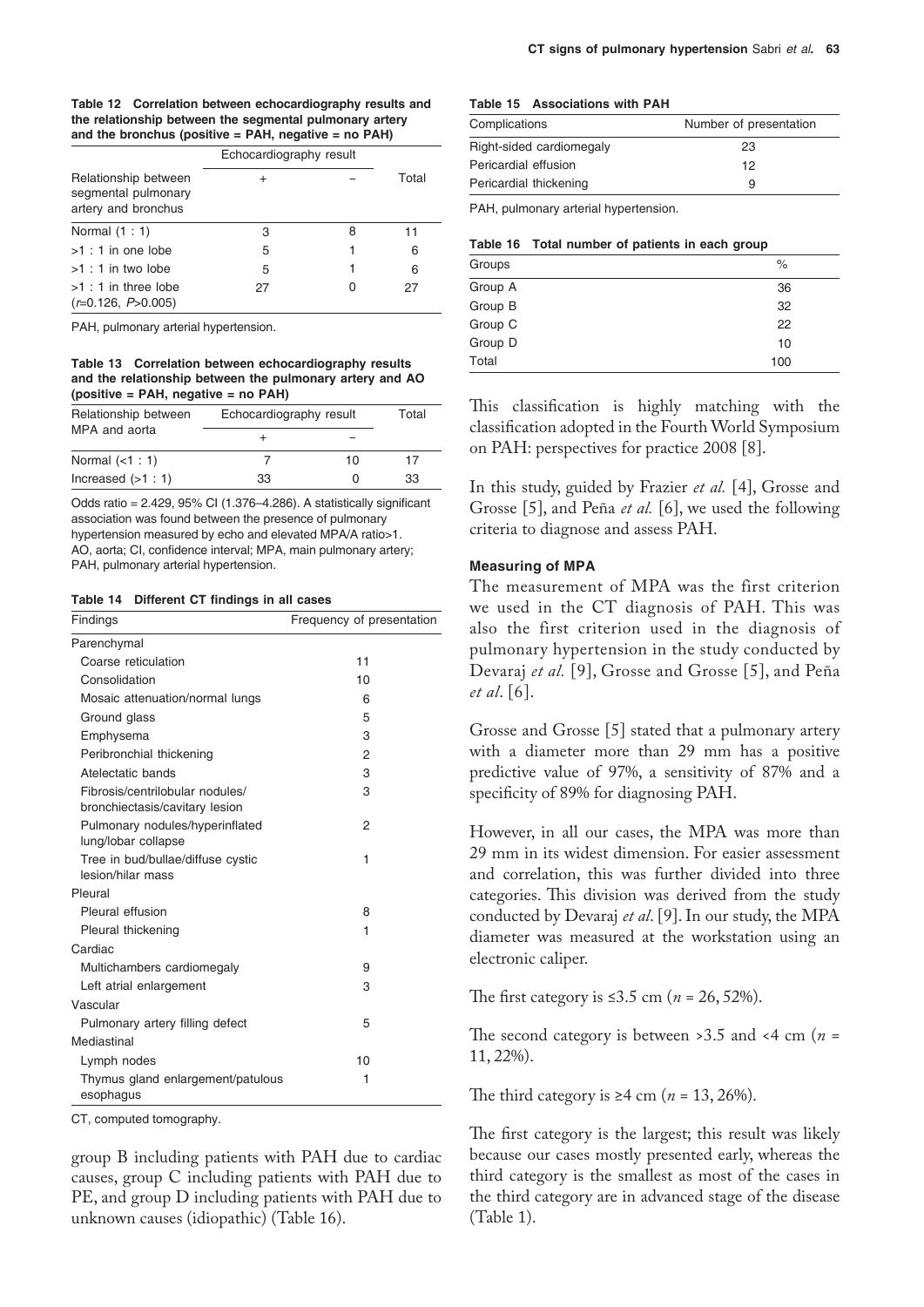# **The relationship between segmental pulmonary arteries and bronchi**

The relationship between the segmental pulmonary arteries and their neighboring bronchi is the second criterion that we checked. In this criterion, we compared the measurement of the segmental pulmonary artery with its neighboring bronchus, which is normally 1 : 1. When the pulmonary blood pressure increases, this ratio also increases and the number of lobes in which these relations are present also increases.

The enlargement of the segmental arteries, measured by making a subjective comparison with the size of the adjacent bronchus, occurs in patients with PAH [10]. The study conducted by Devaraj *et al.* [9] suggests that the segmental arterial size is a reliable marker of mPAP, and in practice, the comparison with the adjacent bronchus is more convenient.

According to Grosse and Grosse [5] and Peña *et al.* [6], pulmonary hypertension can be predicted reliably when the CT demonstrated a diameter of the MPA greater than 29 mm and the segmental B/A is greater than 1 : 1 in three of four pulmonary lobes (specificity 100%).

The presence of this relationship in three lobes was seen in 54% (*n* = 27) of our cases; however, this relationship was seen only in two lobes in 12% ( $n = 6$ ) of the cases, and in one lobe in 12%  $(n = 6)$  of the cases. Normal B/A, however, was found in only 22% ( $n = 11$ ) of the cases, all of which were of the first category (MPA diameter≤3.5 cm) (Table 2).

# **The relationship between MPA and AO**

The third criterion is the relationship between the MPA and the AO. The AO is the largest artery in the body, and normally, the MPA is smaller in diameter than the AO. When there is an increase in the pulmonary pressure, the MPA artery diameter may become larger than that of the AO and the relationship becomes more than  $1:1$ .

Devaraj *et al.* [9] suggested that the ratio of the diameter of the MPA to the diameter of the AO is an accurate marker of mPAP because confounding variables, such as patient size, influence the size of the pulmonary artery and the ascending AO equally, enabling a form of 'internal correction'.

In this study, an increase in the ratio between MPA and AO is seen in 76% (*n* = 33) of cases.

The ratio was normal in 24% (*n* = 17) of our cases. All of them were older than 45 years, and the measurement of MPA was less than 3.5 cm (Table 3).

The results in this study were correlated with the echocardiography results, in which 80% (*n* = 40) of the patients who underwent echocardiography had PAH (positive) and  $20\%$  ( $n = 10$ ) were normal (negative) (Table 4). In all negative cases, the MPA diameter was less than 3.5 cm.

A normal segmental pulmonary B/A relationship was seen in 7.5%  $(n = 3)$  of the positive cases and 67%  $(n = 8)$  of the negative cases. In the rest of the normal cases [the remaining  $33\%$  ( $n = 3$ )], the segmental pulmonary artery was enlarged compared with the adjacent bronchus in one lobe (one case) and two lobes (one case), but no cases showed three lobes being affected (Table 12).

A normal relationship between MPA and AO was seen in 14% (*n* = 7) of the positive echocardiography cases.

The mean value of MPA as measured by CT in 50 cases was 3.6338 ± 0.67422 (Table 5).

The mean value of MPA as measured by echocardiography in 40 positive PAH cases was 3.7683 ± 0.62899 (Table 6).

The mean value of mPAP in positive PAH (40 cases) was 60.65 ± 25.017 (Table 8).

The correlation between MPA and mPAP measured in 50 cases showed significant correlation, with a *P* value of up to 0.001 (Table 9).

The correlation between MPA and mPAP measured in 40 cases (positive pulmonary hypertension) showed a strongly statistically significant correlation between MPA and PAP as measured by echocardiography (Table 10).

From the correlation of our CT findings in this study with the echocardiography results (Table 11), pulmonary hypertension can be predicted in 82% of the cases depending on the measurement of MPA alone, in 100% of the cases if there is also an associated increase in the relationship between MPA and AO (regardless of the age) and in 100% of the cases if there is an associated increase in the ratio between segmental pulmonary arteries and the bronchus in at least one lobe (Table 11).

The study conducted by Devaraj *et al.* [9] showed that a combination of CT and echocardiographic markers of PAH in the form of a composite index is more strongly related to mPAP than either test in isolation.

The main complication of PAH is enlargement of the right ventricle in comparison with the left ventricle,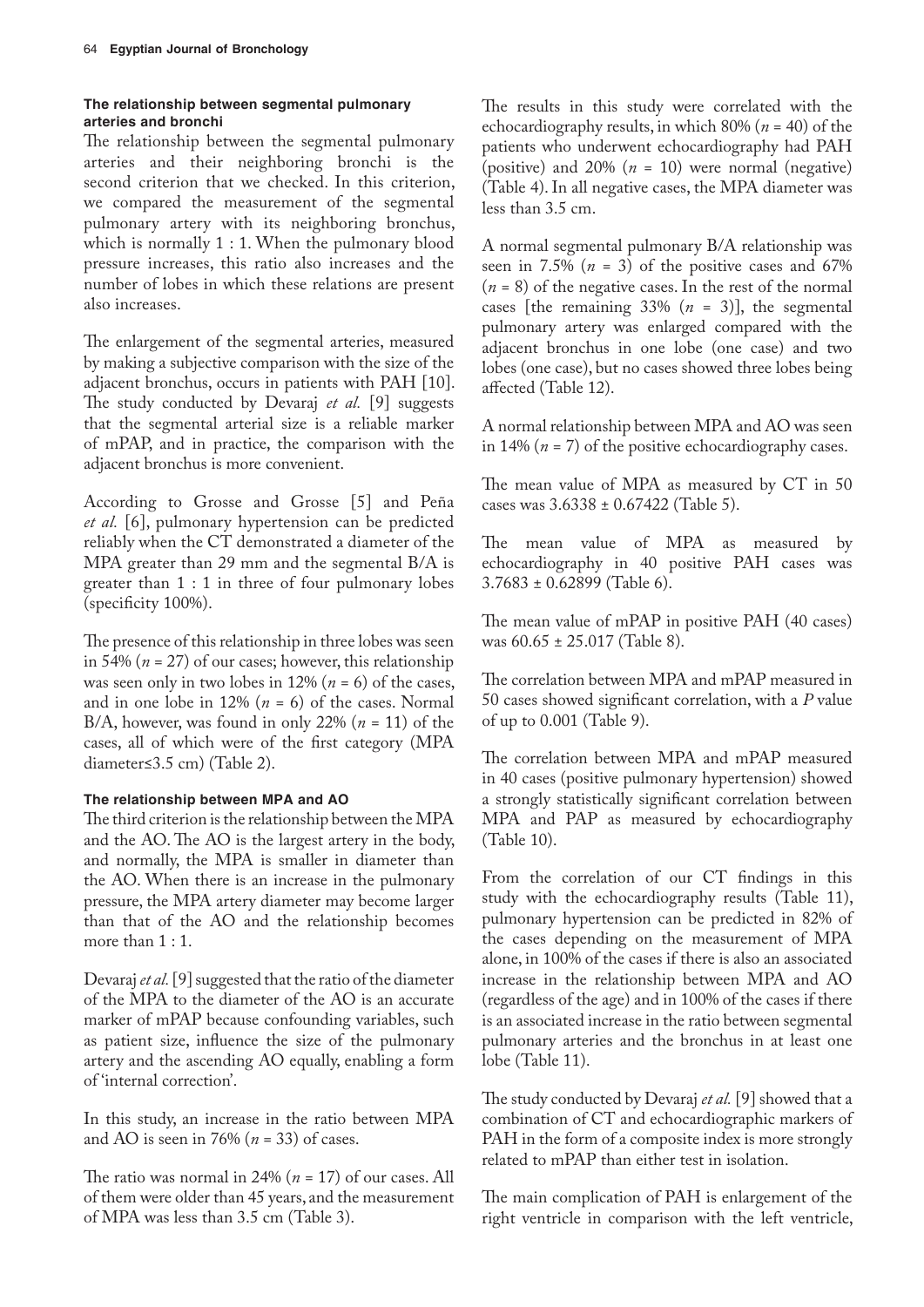which is seen in 47% ( $n = 23$ ) of the cases as signs of failure or impending failure.

The most clinically relevant long-term complication that affects survival in patients with PAH is right ventricular dysfunction leading to right heart failure [11].

Right heart enlargement can be assessed qualitatively by comparing its size with the corresponding left heart. At the mid-plane of the left ventricle, the internal diameter of the right ventricle is usually equal to or slightly less than that of the left ventricle [12]. The radiological sign of heart failure in CT as the dilatation of the inferior vena cava (IVC) was seen in two cases that underwent CTPA (as contrast delineates the IVC).

Dilatation of the IVC and hepatic veins and pericardial effusion are also mentioned as signs of right-sided heart failure [13].

Pericardial effusion was present alone in 12 cases and pericardial thickening in nine cases; both were present together in two cases.

In this study, 18 patients were included in group A (Table 16). They were clinically diagnosed as pulmonary hypertension and were all referred from different hospital departments to undergo either HRCT or CTPA to detect the underlying lung etiology.

This group represents 36% (*n* = 18) of the study. In this group, we found diffuse bilateral lung lesions. The main HRCT findings were bilateral coarse reticulation, bilateral ground glass opacity, bilateral fibrosis and emphysematous changes. According to Grosse and Grosse [5], lung disease is the most common cause of PAH.

On correlating our results with the study conducted by Devaraj *et al.* [9] interstitial lung disease causing PAH represents 50% of their 77 cases; however, cardiac causes were not included in their study. In their study, idiopathic pulmonary fibrosis (IPF) represented 70% of the interstitial lung disease causing PAH. In our study, IPF had an upper hand in the diagnosis (83.3%;  $n = 15$ ) of the cases in group A.

Group B in this study includes 16 patients (Table 16). They were all referred from different hospital departments to undergo either HRCT or CTPA. They were all proved to have cardiac causes by echocardiography (diastolic and systolic heart disease, valvular heart disease, and congenital heart disease).

According to Zeeb and Green [12], CT can be useful for analyzing cardiac chambers to determine their size,

shape, and thickness. Normal left atrium should have an anteroposterior dimension of ∼4.5 cm. Our cardiac cases were due to congenital cardiac lesion (25%; *n* = 4), and they were diagnosed by echocardiography. One had patent ductus arteriosus with a patent foramen ovale, the second one had ventricular septal defect and two cases had patent ductus arteriosus only. All these cases had left to right shunt. Grosse and Grosse [5] mentioned that PAH due to sustained cardiac leftto-right shunt can be seen in patients with congenital cardiac abnormalities such as ventricular septal defect, atrial septal defect, and patent ductus arteriosus.

The third group (group C) included 11 patients. They were all referred from different hospital departments to undergo mainly CTPA. They were suspected of having PAH due to PE. Eight of them had Doppler of lower limbs showing deep venous thrombosis.

This group represented 22% (*n* = 11) of the study. According to Wildberger *et al.* [14], four-slice MDCT showed promising results regarding PE diagnosis. From a radiological point of view, CTPA has effectively became the first imaging test in clinical routine, as patients with a high-quality negative CTPA do not require further examination or treatment for suspected PE.

In all these cases, vascular and parenchymal signs of PE were evaluated. The main vascular sign was filling defect in the pulmonary artery. The main parenchymal CT radiological manifestation was multiple subpleural wedge-shaped consolidation representing pulmonary infarctions and mosaic perfusion.

# **Conclusion**

Although right heart catheterization is the gold standard for the measurement of pulmonary artery pressure, this procedure is not without risk and expense. As a result, noninvasive estimation of MPAP is of particular interest.

From the correlation of our CT findings in this study with the echocardiography results, PAH can be predicted in 82% of the cases depending on the measurement of MPA alone, in 100% of the cases, if there is also an associated increase in the relationship between MPA and the AO (regardless of the age) and in 100% of the cases if there is an associated increase in the ratio between segmental pulmonary arteries and the bronchus in at least one lobe.

As a noninvasive test, CT is performed routinely in patients being investigated for a possible diagnosis